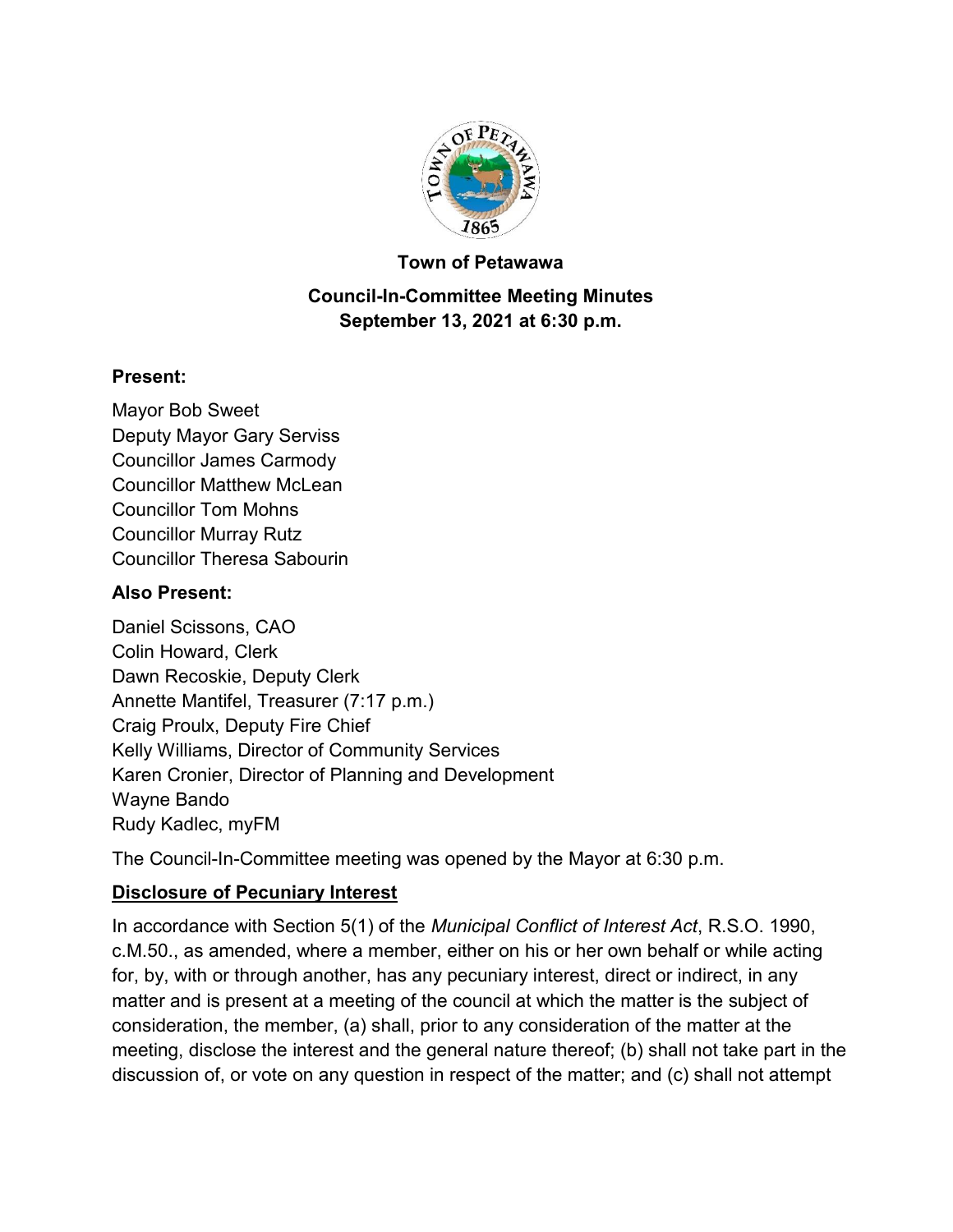in any way whether before, during or after the meeting to influence the voting on any such question.

1. Declaration #2021-02

Mayor Bob Sweet declared a potential deemed indirect pecuniary interest with respect to the closed meeting presentation from Ontario Clean Water Agency (OCWA) and Anaergia Inc. regarding the final project financials and business plan to proceed with construction and submission of additional funding grant application for the proposed Petawawa WPCP Net Zero Project, as his son is employed by OCWA.

### **Presentations**

There were no presentations.

#### **Fire Department**

#### 1. Activity Report – August 2021

Deputy Fire Chief Craig Proulx provided an overview of the report. Deputy Chief Proulx reported five fire alarm calls, one smoke alarm call, two carbon monoxide calls, two calls for smell of gas, one call for smoke showing, and one police assist call for the month of August. Deputy Chief Proulx highlighted the monthly platoon training which focused on auto extrication.

# **Moved by James Carmody Seconded by Gary Serviss**

That the Fire Department activity report for August be accepted as information. **Carried**

2. Fire Protection Budget Report

Received for information.

### **Community Services**

### 1. Activity Report – August 2021

Kelly Williams, Director of Community Services, provided an overview of the monthly report. Mr. Williams reported on the various services, programs and rental activities realized over the month. Mr. Williams reported confirmation that the Town of Petawawa will host sledge hockey at the Civic Centre as part of the 2022 Ontario Winter Games. Mr. Williams reported the arena floor construction project has been completed with the exception of installation of the glass; the ball diamond backstop replacement has been completed; and the arena condenser has been installed. Mr. Williams highlighted the Doggy Paddle event held on August 21<sup>st</sup> which raised \$6,500 for the Ontario SPCA Renfrew County Animal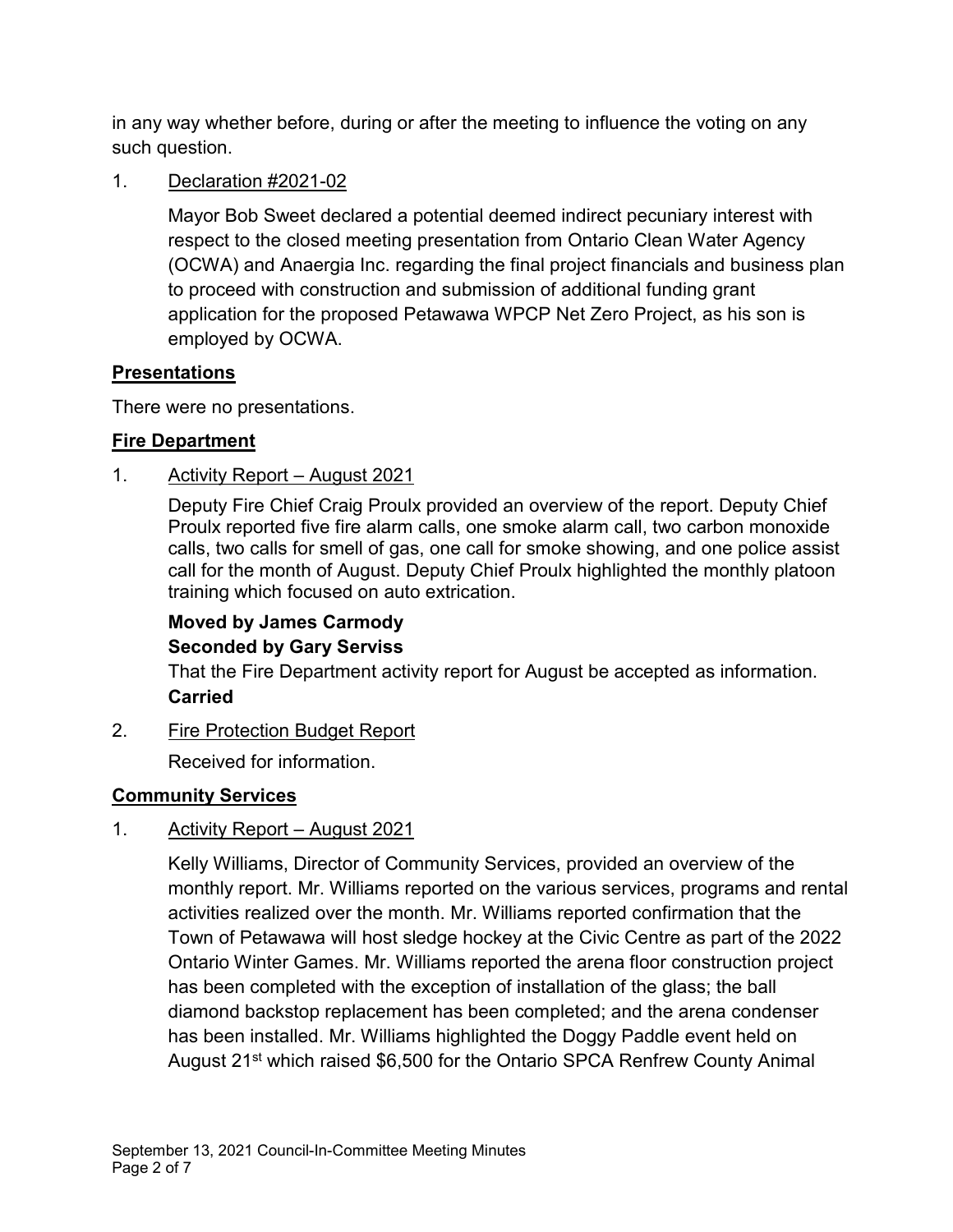Centre; upcoming events include September to Remember, and the Petawawa Ramble in October.

### **Moved by Murray Rutz Seconded by Theresa Sabourin**

That the Community Services monthly report for August be accepted as information.

**Carried**

## 2. CS-07-2021 – 2021/2022 Community Services Department Rates and Fees

Kelly Williams provided an overview of the report.

## **Moved by James Carmody Seconded by Matthew McLean**

That the Community Services Department continues to follow the approved Parks and Recreation Services Pricing Policy and the Pricing Policy Study completed in 2016, by increasing youth ice rates by 5% and increasing other rates by 1% based on the CPI, effective September 1, 2021. There will be no increase to Kayak/SUP/canoe rental and lesson program rates; public skating; tennis courts; and mini-putt.

# **Carried**

3. Community Services Budget Report

Received for information.

# **Planning and Development**

### 1. PL-18-2021 – Comprehensive Zoning By-law Review and Update

Karen Cronier, Director of Planning and Development, provided an overview of the report. Ms. Cronier highlighted proposed changes to definitions regarding kennels, pet grooming establishment, backyard chickens, and cannabis production facility among others. Ms. Cronier highlighted the proposed changes under general provisions, commercial zone, general industrial zone, airport zone, and outlined the updated zoning maps.

A Public Open House has been scheduled for Wednesday, September 15<sup>th</sup> in the Council Chambers and the Statutory Public Meeting will be held on Monday, October 4<sup>th</sup> at the Petawawa Civic Centre. The report was received for information.

### 2. PL-19-2021 – Fijisan Sushi Site Plan Application, 1 Doran Road

Karen Cronier provided an overview of the report. Ms. Cronier explained the proposed development includes a change in use from a health and fitness facility to a 57 seat restaurant that includes the creation of additional parking and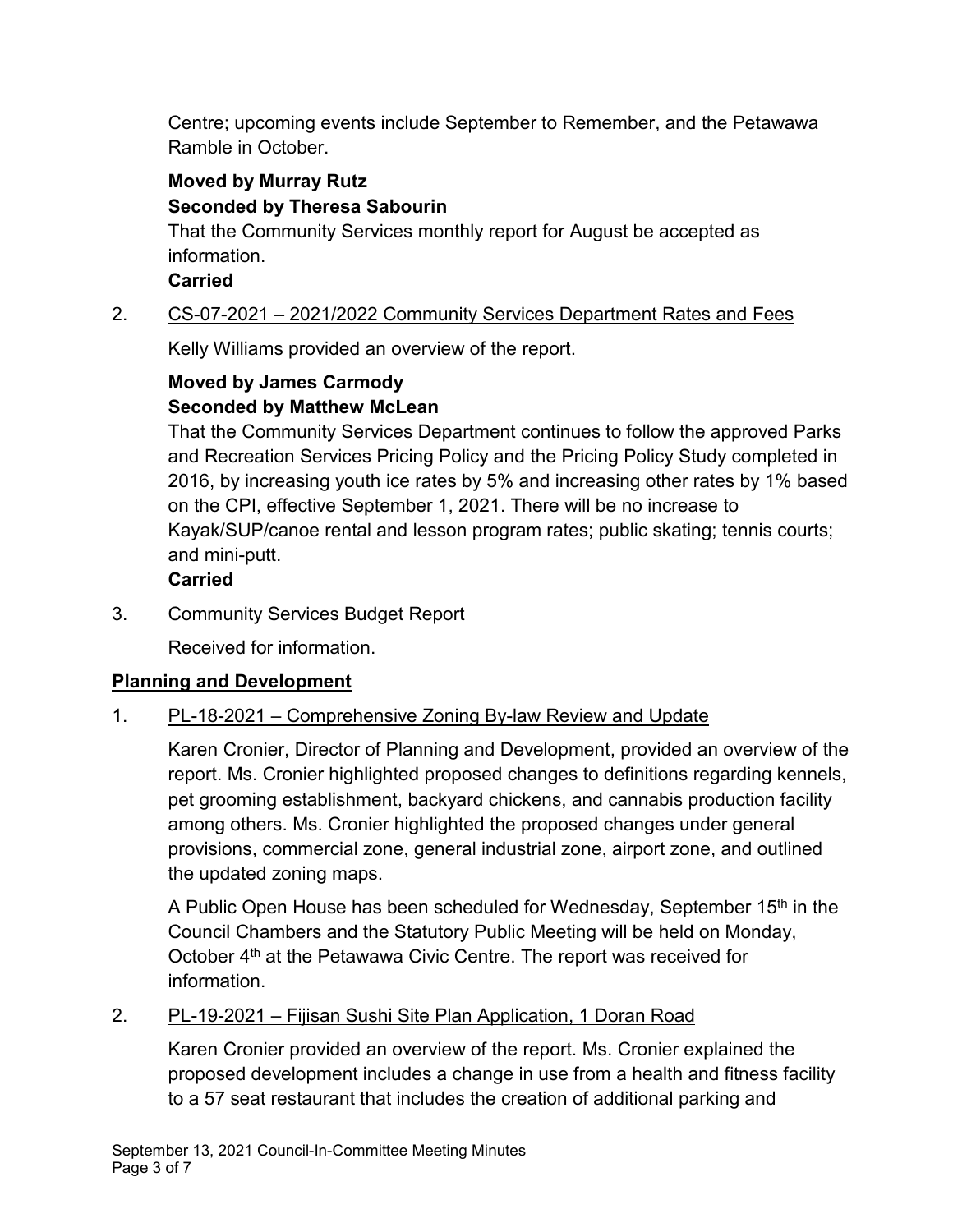landscaping improvements, a garbage pickup area and a private stormwater management system. The front yard parking is to be removed and additional parking spaces will be added along the north side of the existing building as well as in the rear yard of the subject lands. A total of 31 parking spaces and two barrier free parking spaces are to be provided along with four bicycle parking spaces.

# **Moved by Tom Mohns**

# **Seconded by James Carmody**

That Council supports the granting of site plan approval for the Fijisan Sushi restaurant development that is to be located at 1 Doran Road, subject to the applicant entering into a site development agreement with the Town. **Carried**

3. PL-20-2021 – Subway Site Plan Application, Part of Lot 20, Concession 8, 3482 Petawawa Boulevard

Karen Cronier provided an overview of the report. Ms. Cronier explained the applicant is requesting the expansion of a new parking area that, when completed, will allow for full occupancy of the existing commercial building. By expanding the parking area, the property owner will be able to utilize the additional commercial space and lease out two apartment units. A total of 22 parking spaces will be provided.

### **Moved by Theresa Sabourin Seconded by Murray Rutz**

That Council supports the granting of site plan approval for the Subway restaurant parking lot expansion located at 3482 Petawawa Boulevard, subject to the applicant entering into a site development agreement with the Town. **Carried**

# **Finance and Management**

1. Accounts Payable – August 2021

Annette Mantifel, Treasurer, presented the report.

# **Moved by Gary Serviss**

# **Seconded by James Carmody**

That the general cheque #'s 35055 to 35232 in the amount of \$2,241,784.22 be passed by Council and paid by the Treasurer. **Carried**

# 2. ADMIN-18-2021 – Animal Control/By-law Enforcement Activity Report-August 2021

Dawn Recoskie, Deputy Clerk, provided an overview of the monthly report.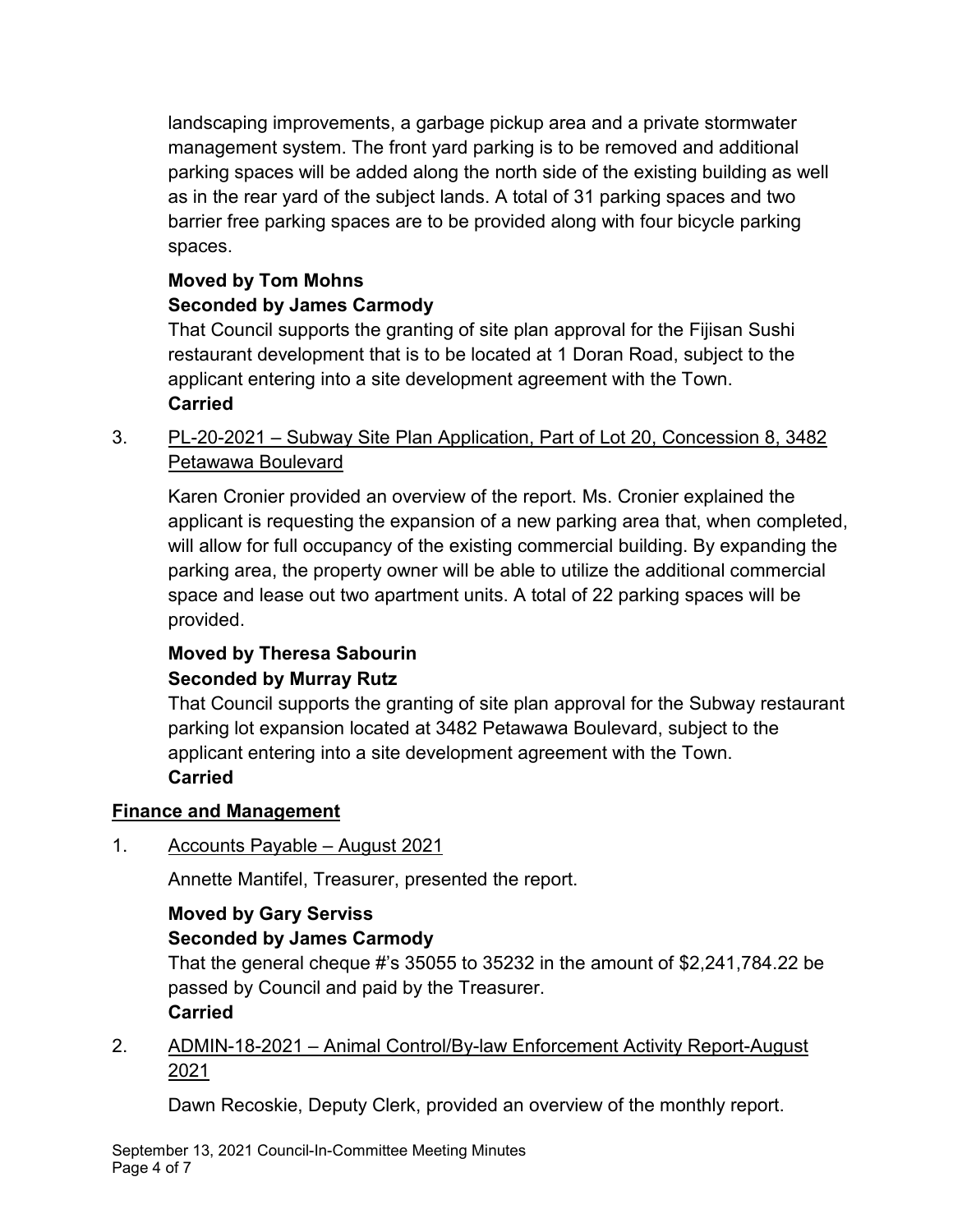# **Moved by Theresa Sabourin Seconded by Murray Rutz**

That the Animal Control/By-law Enforcement monthly report for August be accepted as information.

### **Carried**

#### 3. ADMIN-19-2021 – Taxi Licence Application

Dawn Recoskie presented the report. There was one taxi driver licence application for the month of August.

#### **Moved by James Carmody Seconded by Gary Serviss**

That Council approves the taxi licence application in accordance with the current taxi by-law.

#### **Carried**

4. ADMIN-20-2021 – Amending Agreement for the Provision of By-law and Parking Enforcement Services, The Canadian Corps of Commissionaires (Ottawa Division)

Dawn Recoskie provided an overview of the report. Ms. Recoskie explained following the eighth month of the current contract for By-law and Parking Enforcement Services with the Commissionaires, staff conducted a review of the services levels and discussed options moving forward. It has become apparent that residents have been contacting the Commissionaires on a regular basis with complaints regarding property standards, which the Commissionaires in turn pass on to the Planning and Development Department for investigation. The current contract with the Commissionaires does not include enforcement of the property standards by-law. Ms. Recoskie explained there are certain sections of the property standards by-law that are regulated through the Ontario Building Code and require enforcement/investigation by a Chief Building Official and/or Building Inspector. Other sections of the property standards by-law would be considered "soft" services and not regulated through the Ontario Building Code. Examples include long grass, location of garbage bins on property, trees overhanging property lines, and wrecked vehicles abandoned on property, among others. The Commissionaires would be able to assist in the enforcement of the property standards by-law by speaking with residents and issuing warnings regarding yard conditions, where the attention of the Chief Building Official and/or Building Inspector can be focused on infractions specific to the Ontario Building Code. The majority of the property standards complaints received by the Planning and Development Department pertain to "soft" services.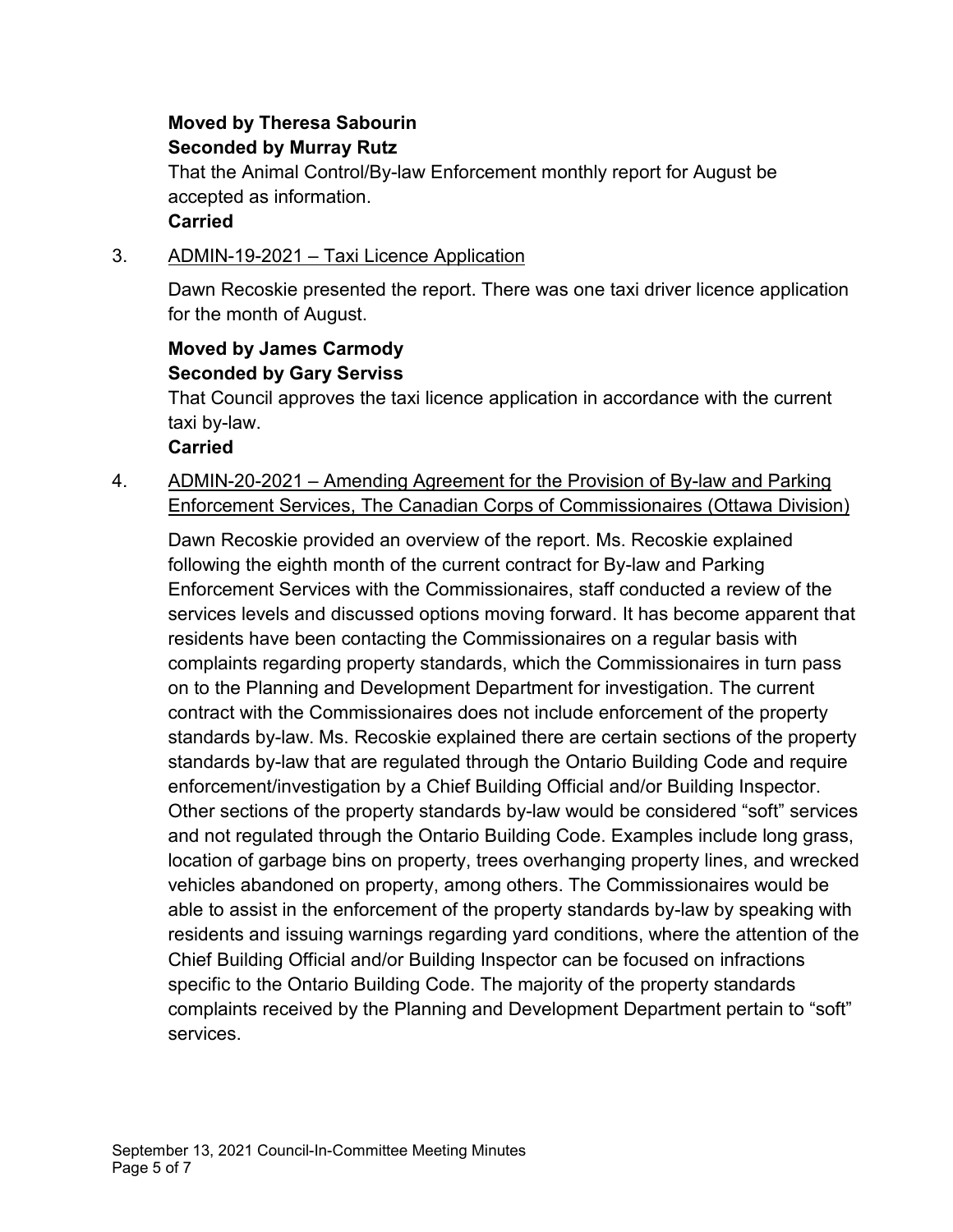Staff is proposing an additional 24 hours per week be added to the existing contract from October 1, 2021 to November 30, 2021 to increase the level of service provided to our residents with reference to property standards investigations.

Staff is also proposing the additional 24 hours per week continue from December 1, 2021 to March 31, 2022 where this additional time will be spent on property standards, overnight winter parking provisions, and court coverage.

Staff is further proposing the additional 24 hours per week be made permanent with the addition of a second vehicle for the rest of the term of the contract (April 1, 2022 to November 30, 2022 and December 1, 2022 to November 30, 2023). The spring and summer months have proven to be quite busy, where an overlap of staffing would continue to provide acceptable service levels to our residents, and would necessitate the use of a second vehicle.

## **Moved by Murray Rutz Seconded by James Carmody**

That Council approves entering into an amending agreement with The Canadian Corps of Commissionaires (Ottawa Division) effective October 1, 2021, for the provision of By-law and Parking Enforcement Services for a three year contract period, with the option to renew for an additional two year period, as adopted by By-law 1369/20 on November 2, 2020, to include an additional 24 hours of enforcement per week and the addition of a second vehicle in April 2022.

And that a by-law be brought forward to the next meeting of Council to formalize the amending agreement.

#### **Carried**

5. Budget Reports (Administration, Animal Control/By-law Enforcement, and Council)

Received for information.

### **General Matters**

There was nothing to report.

#### **Closed Meeting**

# **Moved by Gary Serviss Seconded by Murray Rutz**

That the meeting be closed pursuant to Section 239 (2) (i) of the *Municipal Act, 2001, S.O. 2001, c.25*, as amended, regarding a trade secret or scientific, technical, commercial, financial or labour relations information, supplied in confidence to the municipality or local board, which, if disclosed, could reasonably be expected to prejudice significantly the competitive position or interfere significantly with the contractual or other negotiations of a person, group of persons, or organization, to receive a presentation from Ontario Clean Water Agency (OCWA) and Anaergia Inc. regarding the final project